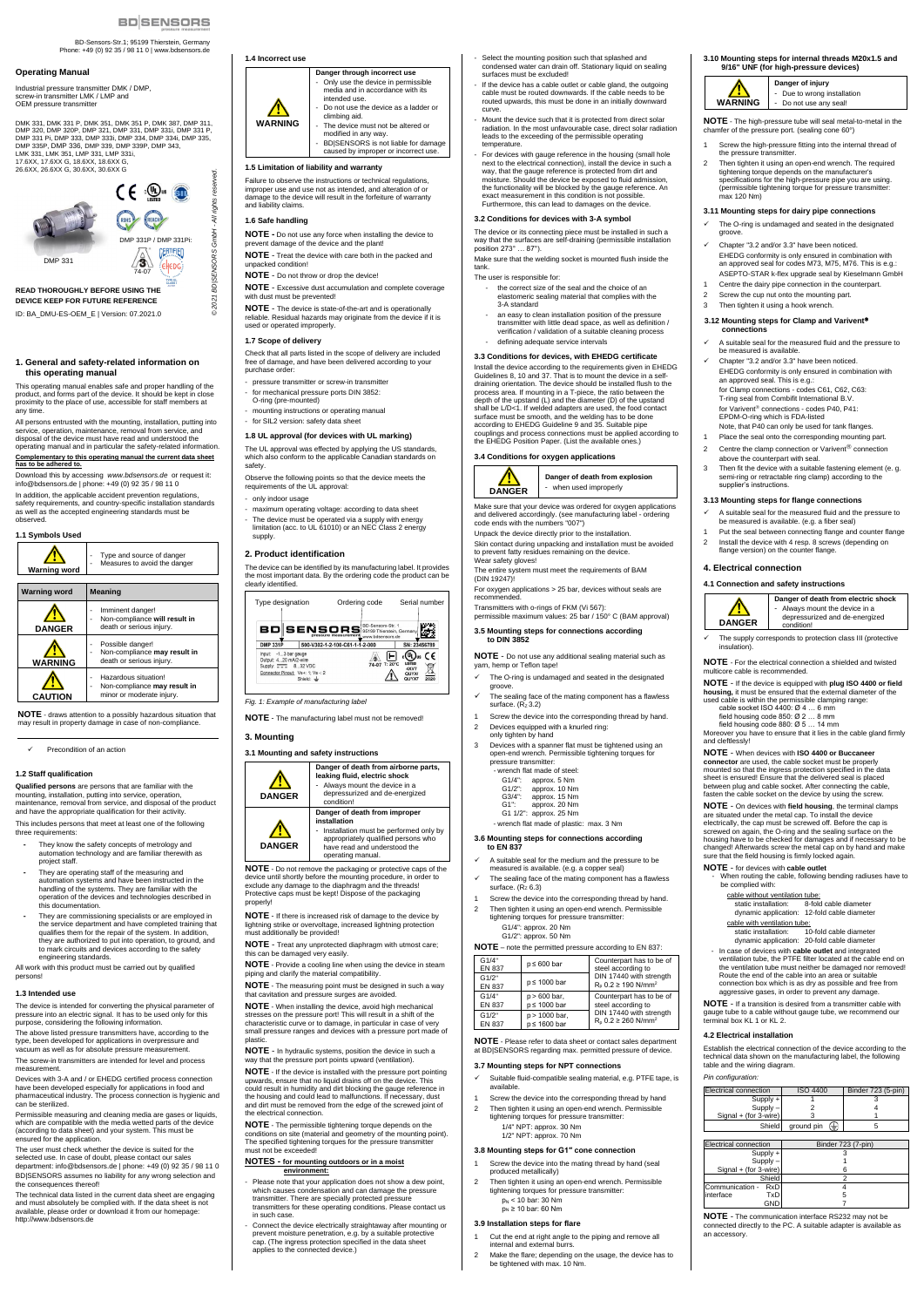| Electrical connection  | M12x1 metal (4-pin)                           |                 |  |  |
|------------------------|-----------------------------------------------|-----------------|--|--|
| Code                   | M10 / M20                                     | M13 (17.620G)   |  |  |
| Supply +               |                                               |                 |  |  |
| Supply -               | 2                                             |                 |  |  |
| Signal + (for 3-wire)) | 3                                             |                 |  |  |
| Shield                 | 4                                             | plug housing    |  |  |
|                        |                                               |                 |  |  |
| Electrical connection  | Micro                                         |                 |  |  |
| Code                   | C <sub>10</sub><br>CB0 (17.620G)              |                 |  |  |
| Supply +               |                                               |                 |  |  |
| Supply -               | 2<br>з                                        |                 |  |  |
| Signal + (for 3-wire)  |                                               |                 |  |  |
| Shield                 | ground pin<br>₩                               | €<br>ground pin |  |  |
|                        |                                               |                 |  |  |
| Electrical connection  | cable colours<br>field housing<br>(IEC 60757) |                 |  |  |
| $C$ unnlu i            | $MLL$ (white)<br>IN.                          |                 |  |  |

| $Supply +$            | $IN +$  | WH (white)     |
|-----------------------|---------|----------------|
| $Supply -$            | $IN -$  | BN (brown)     |
| Signal + (for 3-wire) | $OUT +$ | GN (green)     |
| Shield                | ⊕       | GNYE           |
|                       |         | (green-yellow) |

| Electrical connection | <b>Buccaneer</b><br>$(4$ -pin $)$ | <b>TRIM TRIO®</b><br>$(4-pin)$ |
|-----------------------|-----------------------------------|--------------------------------|
| $Supply +$            |                                   |                                |
| $Supply -$            |                                   |                                |
| Signal + (for 3-wire) |                                   |                                |
| Shield                |                                   |                                |

| <b>Electrical connection</b> | Bayonet MIL-C-26482 (10-6) |        |  |  |
|------------------------------|----------------------------|--------|--|--|
|                              | 2-wire                     | 3-wire |  |  |
| $Supply +$                   |                            |        |  |  |
| $Supply -$                   |                            |        |  |  |
| Signal + (for 3-wire)        |                            |        |  |  |
| Shield                       | pressure port              |        |  |  |

**NOTE** – The pin configuration for different electrical connections can be found on the manufacturing label.

*Wiring diagrams:*

#### 3-wire-system (current/voltage)

## **5. Commissioning**



**Danger of death from airborne parts, leaking fluid, electric shock**  - Operate the device only within the specification! (according to data sheet)

 $\checkmark$  The device has been installed properly.  $\checkmark$  The device does not have any visible defect.

**In case of highly precise devices** with an accuracy of 0.1 % FSO, a microcontroller-controlled electronic system is used for signal processing. This electronic system is used for signal improvement. Due to the principle, the processing of measured values requires a longer time than with purely analogue sensors, which only comprise amplification circuitry. Due to the longer processing time, the output signal follows the measured value not continuously but in jumps. In case of relatively stable and slowly changing measured values, this property plays a minor role. Compare this with the information on the adjusting time in the data sheet.

**In the case of i-devices** with optional communication interfaces can also be configured by these electronics. Offset, span and damping are programmable within the limits given in the data sheet. For configuring the device, the programming kit CIS 510 consisting of Adapt 1, Windows compatible programming software P-Scale 510, power supply and connecting cable is necessary. This can be ordered additionally from BD|SENSORS.

In case of malfunction, it must be checked whether the device has been correctly installed mechanically and electrically. Use the following table to analyse the cause and resolve the malfunction, if possible.

# **6. Maintenance**



If necessary, clean the housing of the device using a moist cloth and a non-aggressive cleaning solution. During the cleaning processes, note the compatibility of the cleaning media used in combination with the media-wetted materials of the pressure measuring devices. Permissible d temperatures must be obs Verification/ validation by the user is essential.

For EHEDG certified devices in tanks, the cleaning device must be positioned in such a way that the sensor is directly assessed and wetted for cleaning. The device has been developed for Cleaning in Place (CIP) applications and must not be dismantled for cleaning.

During the life-time of a transmitter, the value may shift. As a consequence, a deviating sign reference to the nominal pressure range starti point may be transmitted. If one of these two p after prolonged use, a recalibration is recommended furthermore high accuracy.

Deposits or contamination may occur on the diaphragm/ pressure port in case of certain media. Depending on kind and quality of the process, suitable cyclical maintenance intervals must be specified by the operator. As part of this, regular checks must be carried out regarding corrosion, damage of diaphragm/seal(s) and signal shift. A periodical replacement of the seal(s) may be necessary.

Before every return of your device, whether for decalcification, modifications or repair, it has to carefully and packed shatter-proofed. You have notice of return with detailed defect description the device. If your device came in contact with substances, a declaration of decontamination required.

Appropriate forms can be downloaded from our Download these by accessing www.bdsensor them:

info@bdsensors.de | phone: +49 (0) 92 35 / 98

If the diaphragm is calcified, it is recommended to send the device to BD|SENSORS for decalcification. Please note the chapter ″Service / repair″ below.

In case of doubt regarding the fluid used, devi declaration of decontamination will only be exreceipt of an appropriate declaration!

**NOTE** - Wrong cleaning or improper touch may cause an irreparable damage on the diaphragm. Therefore, never use pointed objects or pressured air for cleaning the diaphragm.

#### **7. Troubleshooting**



The warranty terms are subject to the legal warranty period of 24 months, valid from the date of delivery. If the device is used improperly, modified or damaged, we will rule out any warranty claim. A damaged diaphragm will not be accepted as a warranty case. Likewise, there shall be no entitlement to services or parts provided under warranty if the defects have arisen due to normal .<br>wear and tear

**Danger of death from airborne parts, leaking fluids, electric shock**  If malfunctions cannot be resolved, put the device out of service (proceed according to chapter 8 up to 10)



| Fault: no output signal                  |                                  |  |  |
|------------------------------------------|----------------------------------|--|--|
| Possible cause                           | Fault detection / remedy         |  |  |
| Connected incorrectly                    | Checking of connections          |  |  |
| Conductor/wire breakage                  | Checking of all line             |  |  |
|                                          | connections.                     |  |  |
|                                          | Checking of ammeter              |  |  |
| Defective measuring device               | (miniature fuse) or of analoque  |  |  |
| (signal input)                           | input of your signal processing  |  |  |
|                                          | unit                             |  |  |
| Fault: analogue output signal too low    |                                  |  |  |
| Possible cause                           | Fault detection / remedy         |  |  |
|                                          | Checking of load resistance      |  |  |
| Load resistance too high                 | (value)                          |  |  |
|                                          | Checking of power supply         |  |  |
| Supply voltage too low                   | output voltage                   |  |  |
|                                          | Checking of the power supply     |  |  |
| Defective energy supply                  | and the supply voltage being     |  |  |
|                                          | applied to the device            |  |  |
| Fault: slight shift of the output signal |                                  |  |  |
| Possible cause                           | Fault detection / remedy         |  |  |
| Diaphragm of senor is                    | Checking of diaphragm; if        |  |  |
| severely contaminated,                   | necessary, send the device to    |  |  |
| calcified or crusted                     | <b>BDISENSORS</b> for cleaning   |  |  |
|                                          |                                  |  |  |
| Fault: large shift of the output signal  |                                  |  |  |
| Possible cause                           | <b>Fault detection / remedy</b>  |  |  |
| Diaphragm of sensor is                   | Checking of diaphragm; when      |  |  |
| damaged (caused by                       | damaged, send the device to      |  |  |
| overpressure or mechanically)            | <b>BD</b>  SENSORS for repair    |  |  |
| Fault: wrong or no output signal         |                                  |  |  |
| Possible cause                           | Fault detection / remedy         |  |  |
|                                          | Checking of cable; pitting       |  |  |
|                                          | corrosion on the stainless-steel |  |  |

Cable damaged mechanically, thermally or chemically

| the device to<br>repair |
|-------------------------|
|                         |





**NOTE** - After dismounting, mechanical connections fitted with protective caps.

# **9. Service / repair**

Information on service / repair:

- www.bdsensors.de
- info@bdsensors.de
- Service phone: +49 (0) 92 35 / 98 11 0

### **9.1 Recalibration**

#### **9.2 Return**



**10. Disposal**





### **11. Warranty terms**

## **12. EU declaration of conformity / CE**

The delivered device fulfils all legal requirements. The applied directives, harmonised standards and documents are listed in the EC declaration of conformity, which is available online at: http://www.bdsensors.de.

Additionally, the operational safety is confirmed by the CE sign on the manufacturing label.

# **Notes:**



| , aun accección / Tenica<br>Checking of connections<br>Checking of all line                     |  |
|-------------------------------------------------------------------------------------------------|--|
| connections.<br>Checking of ammeter<br>(miniature fuse) or of analogue                          |  |
| input of your signal processing<br>unit                                                         |  |
| low<br>Fault detection / remedy<br>Checking of load resistance                                  |  |
| (value)<br>Checking of power supply<br>output voltage                                           |  |
| Checking of the power supply<br>and the supply voltage being                                    |  |
| applied to the device<br>nal<br>Fault detection / remedy                                        |  |
| Checking of diaphragm; if<br>necessary, send the device to<br>BD SENSORS for cleaning           |  |
| nal<br>Fault detection / remedy                                                                 |  |
| Checking of diaphragm; when<br>damaged, send the device to                                      |  |
| BD SENSORS for repair<br>Fault detection / remedy                                               |  |
| Checking of cable; pitting<br>corrosion on the stainless-steel<br>housing as a result of damage |  |
| on cable; when damaged, send<br>the device to BD SENSORS for                                    |  |
| repair                                                                                          |  |
| death from airborne parts,<br>ds, electric shock                                                |  |
| nble the device in a<br>urized and de-energized                                                 |  |
| njury from aggressive<br>ollutants                                                              |  |
| ng on the measured medium,<br>constitute a danger to the                                        |  |
| itable protective clothing<br>es, goggles.                                                      |  |
| hanical connections must be                                                                     |  |
|                                                                                                 |  |
|                                                                                                 |  |
| 35 / 98 11 0                                                                                    |  |
| er, the value of offset and span<br>eviating signal value in                                    |  |
| range starting point or end<br>f these two phenomena occurs<br>n is recommended to ensure       |  |
|                                                                                                 |  |
| njury from aggressive<br>ollutants                                                              |  |
| ng on the measured medium,<br>constitute a danger to the                                        |  |
| itable protective clothing<br>es, goggles.                                                      |  |
| e, whether for recalibration,<br>pair, it has to be cleaned<br>fed. You have to enclose a       |  |
| ct description when sending<br>contact with harmful<br>ntamination is additionally              |  |
| aded from our homepage.                                                                         |  |
| w.bdsensors.de or request<br>(0) 92 35 / 98 11 0                                                |  |
| d used, devices without a<br>Il only be examined after                                          |  |
| ion!                                                                                            |  |
| njury from aggressive<br>ollutants                                                              |  |
| ng on the measured medium,<br>constitute a danger to the                                        |  |
| itable protective clothing<br>es, goggles.                                                      |  |
| ccording to the<br>waste electrical                                                             |  |
| equipment must<br>vaste!                                                                        |  |
| roperly!                                                                                        |  |
| the legal warranty period of 24                                                                 |  |

\_\_\_\_\_\_\_\_\_\_\_\_\_\_\_\_\_\_\_\_\_\_\_\_\_\_\_\_\_\_\_\_\_\_\_\_\_\_\_\_\_\_\_\_\_\_\_\_\_\_\_\_\_\_\_\_\_\_\_\_\_\_\_\_\_\_ \_\_\_\_\_\_\_\_\_\_\_\_\_\_\_\_\_\_\_\_\_\_\_\_\_\_\_\_\_\_\_\_\_\_\_\_\_\_\_\_\_\_\_\_\_\_\_\_\_\_\_\_\_\_\_\_\_\_\_\_\_\_\_\_\_\_ \_\_\_\_\_\_\_\_\_\_\_\_\_\_\_\_\_\_\_\_\_\_\_\_\_\_\_\_\_\_\_\_\_\_\_\_\_\_\_\_\_\_\_\_\_\_\_\_\_\_\_\_\_\_\_\_\_\_\_\_\_\_\_\_\_\_ \_\_\_\_\_\_\_\_\_\_\_\_\_\_\_\_\_\_\_\_\_\_\_\_\_\_\_\_\_\_\_\_\_\_\_\_\_\_\_\_\_\_\_\_\_\_\_\_\_\_\_\_\_\_\_\_\_\_\_\_\_\_\_\_\_\_ \_\_\_\_\_\_\_\_\_\_\_\_\_\_\_\_\_\_\_\_\_\_\_\_\_\_\_\_\_\_\_\_\_\_\_\_\_\_\_\_\_\_\_\_\_\_\_\_\_\_\_\_\_\_\_\_\_\_\_\_\_\_\_\_\_\_ \_\_\_\_\_\_\_\_\_\_\_\_\_\_\_\_\_\_\_\_\_\_\_\_\_\_\_\_\_\_\_\_\_\_\_\_\_\_\_\_\_\_\_\_\_\_\_\_\_\_\_\_\_\_\_\_\_\_\_\_\_\_\_\_\_\_ \_\_\_\_\_\_\_\_\_\_\_\_\_\_\_\_\_\_\_\_\_\_\_\_\_\_\_\_\_\_\_\_\_\_\_\_\_\_\_\_\_\_\_\_\_\_\_\_\_\_\_\_\_\_\_\_\_\_\_\_\_\_\_\_\_\_ \_\_\_\_\_\_\_\_\_\_\_\_\_\_\_\_\_\_\_\_\_\_\_\_\_\_\_\_\_\_\_\_\_\_\_\_\_\_\_\_\_\_\_\_\_\_\_\_\_\_\_\_\_\_\_\_\_\_\_\_\_\_\_\_\_\_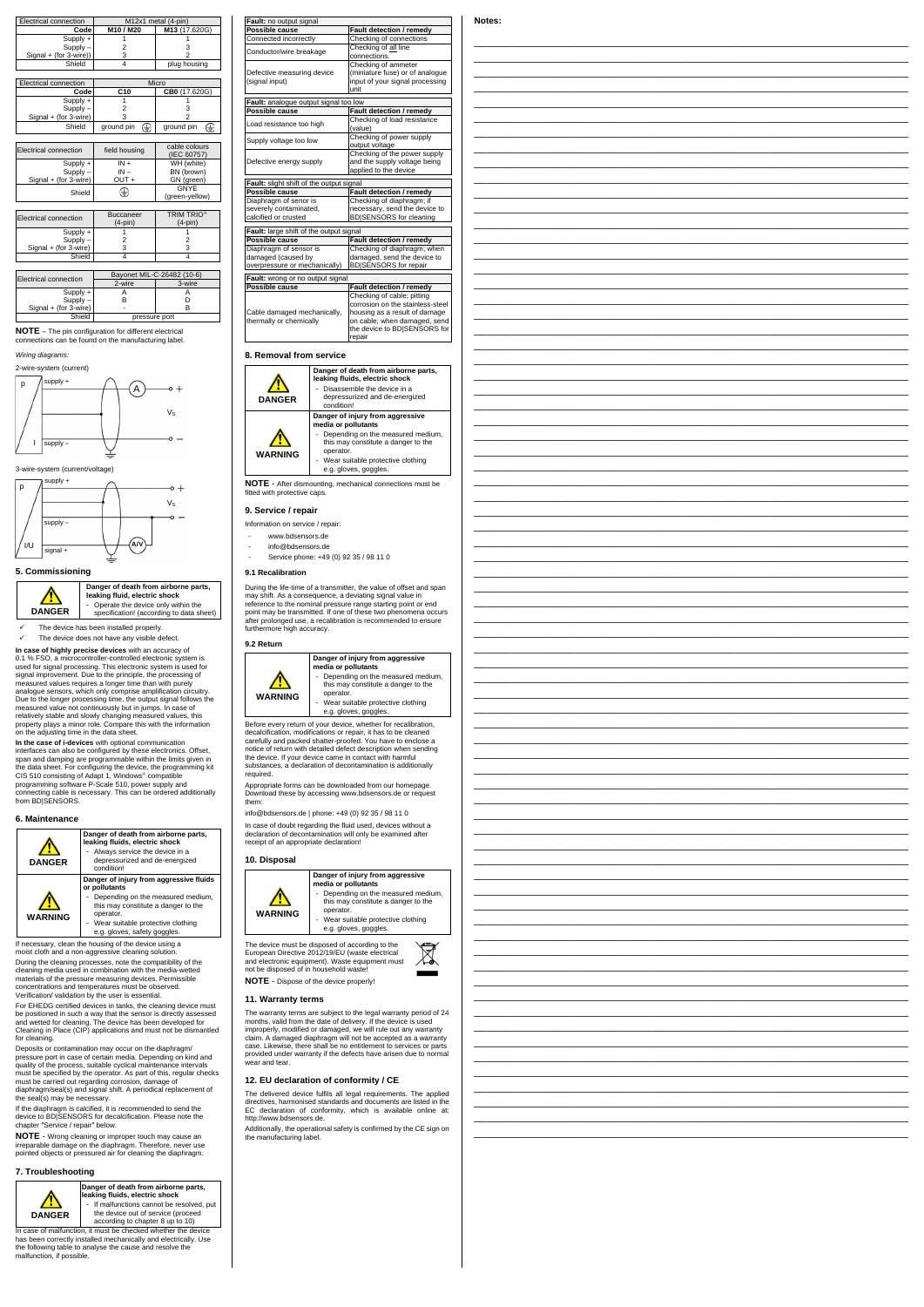BD-Sensors-Str.1; 95199 Thierstein, Germany Phone: +49 (0) 92 35 / 98 11 0 | www.bdsensors.de

*© 2022 BD|SENSORS GmbH - All rights reserved.* 

BD|SENSORS GmbH-

**©2022** 

reserved

- All rights

#### **Operating Manual**

Adjustable pressure transmitter

DMP 310, DMP 334



### **READ THOROUGHLY BEFORE USING THE DEVICE KEEP FOR FUTURE REFERENCE** ID: BA\_ DMU\_SN041\_E | Version: 03.2022.0

#### **1. General and safety-related information on this operating manual**

This operating manual enables safe and proper handling of the product, and forms part of the device. It should be kept in close proximity to the place of use, accessible for staff members at any time.

All persons entrusted with the mounting, installation, putting into service, operation, maintenance, removal from service, and disposal of the device must have read and understood the operating manual and in particular the safety-related information. **Complementary to this operating manual the current data sheet has to be adhered to.**

Download this by accessing *www.bdsensors.de* or request it: info@bdsensors.de | phone: +49 (0) 92 35 / 98 11 0

In addition, the applicable accident prevention regulations, safety requirements, and country-specific installation standards as well as the accepted engineering standards must be observed.



**NOTE** - draws attention to a possibly hazardous situation that may result in property damage in case of non-compliance.

✓ Precondition of an action

### **1.2 Staff qualification**

**Qualified persons** are persons that are familiar with the mounting, installation, putting into service, operation, maintenance, removal from service, and disposal of the product and have the appropriate qualification for their activity.

This includes persons that meet at least one of the following three requirements:

- **-** They know the safety concepts of metrology and automation technology and are familiar therewith as project staff.
- **-** They are operating staff of the measuring and automation systems and have been instructed in the handling of the systems. They are familiar with the operation of the devices and technologies described in this documentation.
- **-** They are commissioning specialists or are employed in the service department and have completed training that qualifies them for the repair of the system. In addition, they are authorized to put into operation, to ground, and to mark circuits and devices according to the safety engineering standards.
- pressure transmitter for mechanical pressure ports DIN 3852:
- O-ring (pre-mounted) - operating manual

All work with this product must be carried out by qualified persons!

#### **1.3 Intended use**

The device is intended for converting the physical parameter of pressure into an electric signal. It has to be used only for this purpose, considering the following information.

The above listed pressure transmitters have, been developed for high pressure measurement.

**NOTE** - If there is increased risk of damage to the device by lightning strike or overvoltage, increased lightning protection must additionally be provided!

Permissible measuring and cleaning media are gases or liquids, which are compatible with the media wetted parts of the device (according to data sheet) and your system. This must be ensured for the application.

The user must check whether the device is suited for the selected use. In case of doubt, please contact our sales department: info@bdsensors.de | phone: +49 (0) 92 35 / 98 11 0

BD|SENSORS assumes no liability for any wrong selection and the consequences thereof!

The technical data listed in the current data sheet are engaging and must absolutely be complied with. If the data sheet is not available, please order or download it from our homepage: http://www.bdsensors.de

#### **1.4 Incorrect use**



- Please note that your application does not show a dew point, which causes condensation and can damage the pressure transmitter. There are specially protected pressure transmitters for these operating conditions. Please contact us in such case.
- Connect the device electrically straightaway after mounting or prevent moisture penetration, e.g. by a suitable protective cap. (The ingress protection specified in the data sheet applies to the connected device.)

Select the mounting position such that splashed and condensed water can drain off. Stationary liquid on sealing surfaces must be excluded!

## **1.5 Limitation of liability and warranty**

Failure to observe the instructions or technical regulations, improper use and use not as intended, and alteration of or damage to the device will result in the forfeiture of warranty and liability claims. Please also note that opening the device and adjusting the potentiometers will void the warranty for the device, as the factory adjustment will be changed.

# **1.6 Safe handling**

**NOTE -** Do not use any force when installing the device to prevent damage of the device and the plant!

**NOTE** - Treat the device with care both in the packed and unpacked condition!

- A suitable seal for the medium and the pressure to be measured is available. (e.g. a copper seal)
- The sealing face of the mating component has a flawless surface.  $(R<sub>Z</sub> 6.3)$
- Screw the device into the corresponding thread by hand. 2 Then tighten it using an open-end wrench. Permissible tightening torques for pressure transmitter:
	- G1/4": approx. 20 Nm
- **NOTE** Do not throw or drop the device!
- **NOTE** Excessive dust accumulation and complete coverage with dust must be prevented!

**NOTE** - The device is state-of-the-art and is operationally reliable. Residual hazards may originate from the device if it is used or operated improperly.

#### **1.7 Scope of delivery**

Check that all parts listed in the scope of delivery are included free of damage, and have been delivered according to your purchase order:

- Screw the high-pressure fitting into the internal thread of the pressure transmitter.
- 2 Then tighten it using an open-end wrench. The required tightening torque depends on the manufacturer's specifications for the high-pressure pipe you are using. (permissible tightening torque for pressure transmitter: max 120 Nm)

### **2. Product identification**

The device can be identified by its manufacturing label. It provides the most important data. By the ordering code the product can be clearly identified.

> ndition. The supply corresponds to protection class III (protective insulation).

*Fig. 1: Example of manufacturing label*

#### **NOTE** - The manufacturing label must not be removed!

**3. Mounting**

# **3.1 Mounting and safety instructions**



When routing the cable, following bending radiuses have to be complied with:

**NOTE** - Do not remove the packaging or protective caps of the device until shortly before the mounting procedure, in order to exclude any damage to the diaphragm and the threads! Protective caps must be kept! Dispose of the packaging properly!

> Establish the electrical connection of the device according to the technical data shown on the manufacturing label, the following and the wiring diagram

**NOTE** - Treat any unprotected diaphragm with utmost care; this can be damaged very easily.

**NOTE** - Provide a cooling line when using the device in steam piping and clarify the material compatibility.

**NOTE** - The measuring point must be designed in such a way that cavitation and pressure surges are avoided.

**NOTE** - When installing the device, avoid high mechanical stresses on the pressure port! This will result in a shift of the characteristic curve or to damage, in particular in case of very small pressure ranges and devices with a pressure port made of plastic.

**NOTE** - In hydraulic systems, position the device in such a way that the pressure port points upward (ventilation).

**NOTE** - If the device is installed with the pressure port pointing upwards, ensure that no liquid drains off on the device. This could result in humidity and dirt blocking the gauge reference in the housing and could lead to malfunctions. If necessary, dust and dirt must be removed from the edge of the screwed joint of the electrical connection.

- If the device has a cable outlet or cable gland, the outgoing cable must be routed downwards. If the cable needs to be routed upwards, this must be done in an initially downward curve.
- Mount the device such that it is protected from direct solar radiation. In the most unfavourable case, direct solar radiation leads to the exceeding of the permissible operating temperature.
- For devices with gauge reference in the housing (small hole next to the electrical connection), install the device in such a way, that the gauge reference is protected from dirt and moisture. Should the device be exposed to fluid admission, the functionality will be blocked by the gauge reference. An exact measurement in this condition is not possible. Furthermore, this can lead to damages on the device.

**NOTE** - The permissible tightening torque depends on the conditions on site (material and geometry of the mounting point). The specified tightening torques for the pressure transmitte must not be exceeded!

#### **NOTES - for mounting outdoors or in a moist environment:**

output signal 4 ... 20 mA / 2-wire 0 ... 10 V / 3-wire

With the potentiometers offset and / or span of the transmitter can be adjusted. Please take the position of the resp. potentiometer from figure 2.

offset  $\pm 0.8$  mA  $\pm 0.5$  V<sup>1</sup> span  $\pm 0.8$  mA  $\pm 0.5$  V

- The plug which supplies the device during the configuration must be disconnected.
- 5. After that replace the plug assembly.

#### **3.2 Mounting steps for connections according to EN 837**

G1/2": approx. 50 Nm

| <b>NOTE</b> - note the permitted pressure according to EN 837: |  |  |  |
|----------------------------------------------------------------|--|--|--|
|                                                                |  |  |  |

| G1/4"<br><b>EN 837</b> | $p \leq 600$ bar | Counterpart has to be of<br>steel according to                      |
|------------------------|------------------|---------------------------------------------------------------------|
| G1/2"<br><b>EN 837</b> | $p \le 1000$ bar | DIN 17440 with strength<br>$R_{p}$ 0.2 $\geq$ 190 N/mm <sup>2</sup> |
| G1/4"                  | $p > 600$ bar,   | Counterpart has to be of                                            |
| <b>EN 837</b>          | p ≤ 1000 bar     | steel according to                                                  |
| G1/2"                  | p > 1000 bar,    | DIN 17440 with strength                                             |
| <b>EN 837</b>          | p ≤ 1600 bar     | $R_0$ 0.2 $\geq$ 260 N/mm <sup>2</sup>                              |

**NOTE** - Please refer to data sheet or contact sales department at BD|SENSORS regarding max. permitted pressure of device.

### **3.3 Mounting steps for internal threads M16x1.5,**



**NOTE** - The high-pressure tube will seal metal-to-metal in the chamfer of the pressure port. (sealing cone 60°)

## **4. Electrical connection**

## **4.1 Connection and safety instructions**



**Danger of death from electric shock**  - Always mount the device in a depressurized and de-energized

**NOTE** - For the electrical connection a shielded and twisted multicore cable is recommended.

**NOTE** - If the device is equipped with **plug ISO 4400,** it must be ensured that the external diameter of the used cable is within the permissible clamping range of Ø 4 … 6 mm. Moreover you have to ensure that it lies in the cable gland firmly and cleftlessly!

**NOTE** - When devices with **ISO 4400 connector** are used, the cable socket must be properly mounted so that the ingress protection specified in the data sheet is ensured! Ensure that the delivered seal is placed between plug and cable socket. After connecting the cable, fasten the cable socket on the device by using the screw.

## **NOTE** - for devices with **cable outlet**

| cable without ventilation tube: |                                                                      |  |  |  |  |
|---------------------------------|----------------------------------------------------------------------|--|--|--|--|
| static installation:            | 8-fold cable diameter<br>dynamic application: 12-fold cable diameter |  |  |  |  |
| cable with ventilation tube:    |                                                                      |  |  |  |  |

static installation: 10-fold cable diameter dynamic application: 20-fold cable diameter

- In case of devices with **cable outlet** and integrated ventilation tube, the PTFE filter located at the cable end on the ventilation tube must neither be damaged nor removed! Route the end of the cable into an area or suitable connection box which is as dry as possible and free from aggressive gases, in order to prevent any damage.

**NOTE** - If a transition is desired from a transmitter cable with gauge tube to a cable without gauge tube, we recommend our terminal box KL 1 or KL 2.

## **4.2 Electrical installation**

#### *Pin configuration:*

| Electrical connection | <b>ISO 4400</b> | Binder 723<br>$(5-pin)$ |
|-----------------------|-----------------|-------------------------|
| Supply +              |                 |                         |
| Supply                |                 |                         |
| Signal + (for 3-wire) |                 |                         |
| Shield                | ground pin<br>∈ |                         |

| Electrical connection | M <sub>12x1</sub> metal<br>$(4-pin)$ | cable colours<br>(IEC 60757) |
|-----------------------|--------------------------------------|------------------------------|
| $Supply +$            |                                      | WH (white)                   |
| Supply -              |                                      | BN (brown)                   |
| Signal + (for 3-wire) |                                      | GN (green)                   |
| Shield                |                                      | GNYF                         |
|                       |                                      | (green-yellow)               |

**NOTE** – The pin configuration for different electrical connections can be found on the manufacturing label.

# *Wiring diagrams:*

2-wire-system (current)

3-wire-system (current/voltage)

### **5. Commissioning**



- The device has been installed properly.
- The device does not have any visible defect.

After the installation it is recommended to adjust the offset of the pressure transmitter. The calibration is not affected by postadjustment of the offset.

#### **Offset and Span Configuration**



adjustment

**Danger of death from electric shock**  Always configurate offset and span in a depressurized and de-energized condition! - For the configuration of offset and /

or span the device has to be opened. Therefore, this only may be done by persons who have appropriate experience in this sector and who are familiar with the danger of this.

**NOTE** - When opening your transmitter sensitive electronic components are exposed. These are very sensitive and can be easily damaged. Handle the opened device carefully and

properly so that no damage occurs.

**NOTE** - By the adjustment of offset and / or span the

characteristic of the transmitter changes.

**NOTE** - You are responsible for the precision of the

*Fig. 2 position of potentiometer (O / S)*

*Preparation* 

The potentiometer for offset and span are located inside the device, below the electrical connection. For configuration the device must be opened in the depressurized and currentless condition! Necessary steps are explained following 1. Remove the plug (socket), which supplies the device. 2. Loosen the grip ring by turning it carefully anti-clockwise,

by hand.

3. Pull the plug assembly out of the housing carefully and hold it non-tensioned. **NOTE -** Take note, when putting down the plug

assembly no short circuit can arise!

**NOTE -** When removing the plug assembly ensure that the lines do not get damaged. They are connected to the electronics in the devices, via cords. Please do not pull on the cords or turn them and do not touch or damage

potentiometers are marked with "O" (offset) and "S"

any electronic components. 4. In the device the circuit board is placed. The

(span) on the copper feather. *Configuration of offset and / or span*

You have the possibility to change the output signal within the

following limits. configuration approx. 5 % FSO

*1*

*no negative voltage possible*

#### Go ahead as follows:

- 1. Connect a multimeter to the device to control the electrical output signal during configuration.
- 2. Then the transmitter has to be supplied again.
- 3. Turn the screw of the respective potentiometer carefully by a screw driver until the desired value is given out by the multimeter.

**NOTE -** Use for the configuration a clockmaker screwdriver 0.5 mm.

**NOTE -** For the configuration of span and for an offset with a value differing from 0 bar it is necessary to pressurize the device by using a pressure reference This pressure must correspond to the offset signal for the offset configuration or to the span signal for the span configuration. The reference pressure for the span signal must correspond to the indicated nominal pressure of the transmitter. Note that for adjustment in vacuum the corresponding low pressure must be on the device.

**NOTE -** By replacing the plug assembly take care that no cord becomes squeezed or damaged.

6. Ensure the right position of the seal and tighten the grip ring on the device again clockwise by hand.







DMP 334